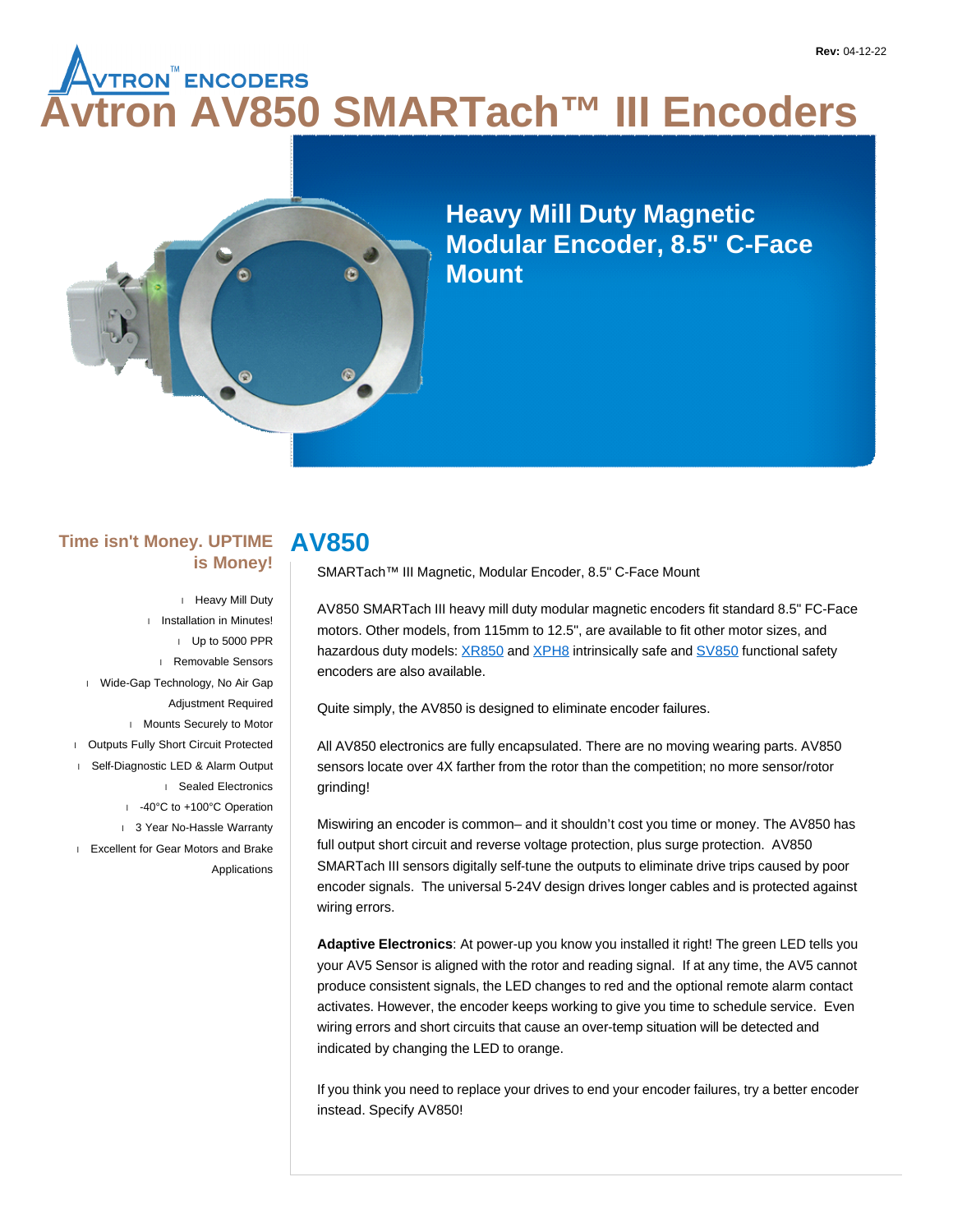#### **OUTLINE DRAWING**



## **MORE AV850 ADVANTAGES**

- SMARTach II sensors find problems before they cause failure
- Replaces Northstar/LakeShore RIM8500™, NexGen 8500; Avtron M193B, M285; GE AN-DG models
- Resists motor and brake interference noise
- Reverse voltage protection
- Mix and match any PPRs with any rotor
- Permits axial movement up to +/-0.100" [+/-2.54mm]
- Universal rotor for all GE CD style and many Reliance motors.
- Optional overspeed switch
- Optional shaft grounding

# **AV850 SPECIFICATIONS**

**Operating Power (Each Sensor)**: 5-24V\* **Current**: 100mA **Output Format**: A Quad B with marker (A,/A, B,/B, Z,/Z) **Frequency Range**: @5V, @1m cable, 250 kHz Max @24V, @300m cable, #8 output, 45 kHz Max **Maximum Cable Length:** 1000' **PPR**: 4 - 50000\*\*\* **Speed**: 6000 RPM Max\*\*\*\* **Rotor Positioning**: Up to +/-0.100" movement/misalignment **Sensor-Rotor Gap**: 0.045", +0.015/-0.040" [1.14mm+0.38/-1.0] **Temperature**: -40° to 100°C (rotor -40° to 150°C peak)

Check out our website for more detailed specifications, drawings, and **Electronics**: Fully Encapsulated, IP67\*\* installation instructions. www.avtronencoders.com

**Vibration**: 18G **Shock**: 1 meter drop test

**Weight**: 9lbs. [4kg]; 11lbs. [5kg] dual

\* Electrical specifications for SMARTach III model (serial #30,000 or higher), consult Nidec

Industrial Solutions for earlier model specifications.

\*\* Certain connector options may reduce IP rating.

\*\*\*(PPR) Standard maximum PPR is 5000. Consult Factory with your application for PPRs up to 50,000.

\*\*\*\* (Speed) Maximum RPM may be limited for PPR > 2,500. Consult Factory with your application.

All dimensions are in inches [millimeters].

Specifications and features are subject to change without notice.

## **SELECTION GUIDE**

|       | <b>AV850 PART NUMBERS AND AVAILABLE OPTIONS</b> |                      |                                                                                                                                                                                                                             |                                                                                   |                                                                                                                                                                                                                                                                                                                                                                                                       |                                                                                                                                                                                                                                                                                                                                                                                                                                                                                                     |                             |                                                                                                                                                                      |  |  |  |  |
|-------|-------------------------------------------------|----------------------|-----------------------------------------------------------------------------------------------------------------------------------------------------------------------------------------------------------------------------|-----------------------------------------------------------------------------------|-------------------------------------------------------------------------------------------------------------------------------------------------------------------------------------------------------------------------------------------------------------------------------------------------------------------------------------------------------------------------------------------------------|-----------------------------------------------------------------------------------------------------------------------------------------------------------------------------------------------------------------------------------------------------------------------------------------------------------------------------------------------------------------------------------------------------------------------------------------------------------------------------------------------------|-----------------------------|----------------------------------------------------------------------------------------------------------------------------------------------------------------------|--|--|--|--|
|       |                                                 |                      |                                                                                                                                                                                                                             |                                                                                   |                                                                                                                                                                                                                                                                                                                                                                                                       |                                                                                                                                                                                                                                                                                                                                                                                                                                                                                                     |                             |                                                                                                                                                                      |  |  |  |  |
| Model | Rotor<br>Style                                  | <b>Shaft</b><br>Size | Inboard & Outboard<br><b>Cover Plates</b>                                                                                                                                                                                   | <b>Line Driver</b>                                                                | <b>Left Module</b><br>PPR                                                                                                                                                                                                                                                                                                                                                                             | <b>Right Module</b><br>PPR<br><b>Line Driver</b>                                                                                                                                                                                                                                                                                                                                                                                                                                                    | Connector<br><b>Options</b> | <b>Modifications</b>                                                                                                                                                 |  |  |  |  |
| AV850 |                                                 |                      | none<br>D- no inboard, domed 6- 5-24V in/out<br>outboard cover<br>plate<br>IB-<br>inboard, thru out-<br>board"<br>no inboard, flat<br>outboard<br>inboard, flat out-<br>board <sup>*</sup><br>no inboard, thru<br>outboard* | X- none<br>(7272)<br>8- 5-24V in/out<br>(HO)<br>5-24V in.<br>19-<br>SV out (7272) | 1500<br>X- none<br>480<br>$\mathbf{2}$<br>8-<br>1800<br>$F - 60$<br>500<br>6.<br>2000<br>$C - 64$<br>512<br>R-<br>$3-$<br>G-<br>2048<br>100<br>600<br>s.<br>2500<br>н.<br>720<br>120<br>5.<br>u.<br>4096<br>А-<br>900<br>D-<br>128<br>v.<br>L.<br>4800<br>240<br>8.<br>960<br>J.<br>5000<br>w.<br>N-<br>$10009 -$<br>256<br>300<br>$1024$ 0-<br>γ.<br>р.<br>special<br>1200<br>$360$ <b>Z</b> -<br>ε. | 1500<br>χ.<br>none<br>480<br>2.<br>none<br>в.<br>6- 5-24V in/out<br>1800<br>$F - 60$<br>500<br>٥.<br>6.<br>(7272)<br>2000<br>64<br>R- 512<br>c٠<br>з.<br>5-24V in/out<br>18-<br>2048<br>600<br>100<br>G-<br>s.<br>4.<br>0100<br>2500<br>H.<br>720<br>120<br>5.<br>u.<br>5-24V in.<br>۱9۰<br>4096<br>900<br>д.<br>128<br>v.<br>D٠<br>5V out (7272)<br>960<br>4800<br>240<br>g.<br>J.<br>256<br>5000<br>1000<br>w.<br>N.<br>9.<br>300<br>$Y - 1024$<br>р.<br>٥.<br>special<br>1200<br>360<br>z.<br>ε. | $4x +$<br>700-              | 000- none<br>003- Include analog<br>signal converter<br>(0.661)<br>004- Super sensor<br>shielding<br>Special PPR<br>(see chart)<br>Large Motor<br>Stator<br>Adapter* |  |  |  |  |

|                                                                                                             |                                                                                    |                                                      |                                                  |                                                                                                                          |                                                      | + Large motor stator adaptor required if not previously installed. > N/A for End of Shaft rotor styles. . * Rotor Style "T" only. |                                                          |    |                                                                                                              |  |
|-------------------------------------------------------------------------------------------------------------|------------------------------------------------------------------------------------|------------------------------------------------------|--------------------------------------------------|--------------------------------------------------------------------------------------------------------------------------|------------------------------------------------------|-----------------------------------------------------------------------------------------------------------------------------------|----------------------------------------------------------|----|--------------------------------------------------------------------------------------------------------------|--|
| Rotor Style                                                                                                 | <b>Shaft Size</b>                                                                  |                                                      |                                                  |                                                                                                                          |                                                      |                                                                                                                                   |                                                          |    |                                                                                                              |  |
| T- Thru Shaft (Inch)<br>C- Thru Shaft, Cam Screw (Inch)                                                     | $8 - 0.625$<br>A-0.750<br>$C - 0.875$<br>$E - 1.000$                               | $F - 1.125$<br>H-1.375<br>$8 - 1.500$<br>$J - 1.625$ | K-1.750<br>$L - 1.875$<br>M-2.000<br>$N - 2.125$ | $Q - 2.250$<br>$P - 2.375$<br>R-2500<br>$T - 2.625$                                                                      | $S - 2.771$<br>$2 - 2.875$<br>$U - 3.000$<br>W-3.250 | $Y - 3.375$<br>$2 - 3.421$<br>$V - 3.4375$<br>$3 - 3.500$                                                                         | $G - 3.750$<br>$4 - 3.875$<br>$1 - 4.000$<br>$7 - 4.250$ |    | $6 - 4.500$                                                                                                  |  |
| 8- Thru Shaft (Inch)                                                                                        | $C - 1.250$                                                                        | A-1.9375                                             | 8-3.1250                                         |                                                                                                                          |                                                      |                                                                                                                                   |                                                          |    |                                                                                                              |  |
| M- Thru Shaft (mm)                                                                                          | E-19mm<br>F-30mm                                                                   | J-42mm<br>P-60mm                                     | T-70mm<br>Z-19mm                                 | 4-95mm<br>5-100mm                                                                                                        | 8-110mm                                              |                                                                                                                                   |                                                          |    |                                                                                                              |  |
| D- Thru Shaft (mm)                                                                                          | $C-17mm$<br>E-19mm                                                                 | F-30mm<br>J-42mm                                     | <b>K-45mm</b><br>P-60mm                          | $0 - 65$ mm<br>S-70mm                                                                                                    | Y-180mm<br>2-90mm                                    | D-93mm                                                                                                                            |                                                          |    |                                                                                                              |  |
| E- End of Shaft<br>H- End of Shaft for Grounding Kit                                                        | F- 1.125 GE CO180-320<br>N- 2.125 GE CD360                                         |                                                      |                                                  | P- 2.375 GE CD400<br>0- 2.250 GE CD444/505E                                                                              |                                                      | 2- 2.875 GE CD500                                                                                                                 |                                                          |    | 9- GE CD6000, 6100, 6200,<br>6700, 6800, & 6900                                                              |  |
| U- Universal with End of Shaft<br>G- Universal with Grounding Kit<br>Q- EOS Adapter for Stacked<br>Encoders | ۴.<br>2.125 GE C0360<br>2.375 GE CD400<br>2.875 GE CO500<br>2-<br>R- GE CD507, 509 | 1.125 GE CD180-320                                   |                                                  | 9- GE CD6000, 6100, 6200,<br>6700, 6800, 8 6900<br>V- GE CD4300, 4400,<br>5400,6400 & 6500*<br>W- GE CO4500, 7500, 7600* | 4.                                                   | Y- GE CO4600, 4700, 8500,<br>8.8600*<br>Z- GE CO680-<br>ABB 95mm                                                                  |                                                          | ٥. | U- Universal (includes 1 Rotor<br>and Shaft adapters for all<br>motors except Q, R, Z & 4)<br>GE CO444/SOSE* |  |
| K-Keyway Thru Shaft, Cam Screw (Inch)                                                                       | $E - 1,000$                                                                        |                                                      |                                                  |                                                                                                                          |                                                      |                                                                                                                                   |                                                          |    |                                                                                                              |  |
| X- no rotor                                                                                                 | X- no rotor                                                                        |                                                      |                                                  |                                                                                                                          |                                                      |                                                                                                                                   |                                                          |    |                                                                                                              |  |